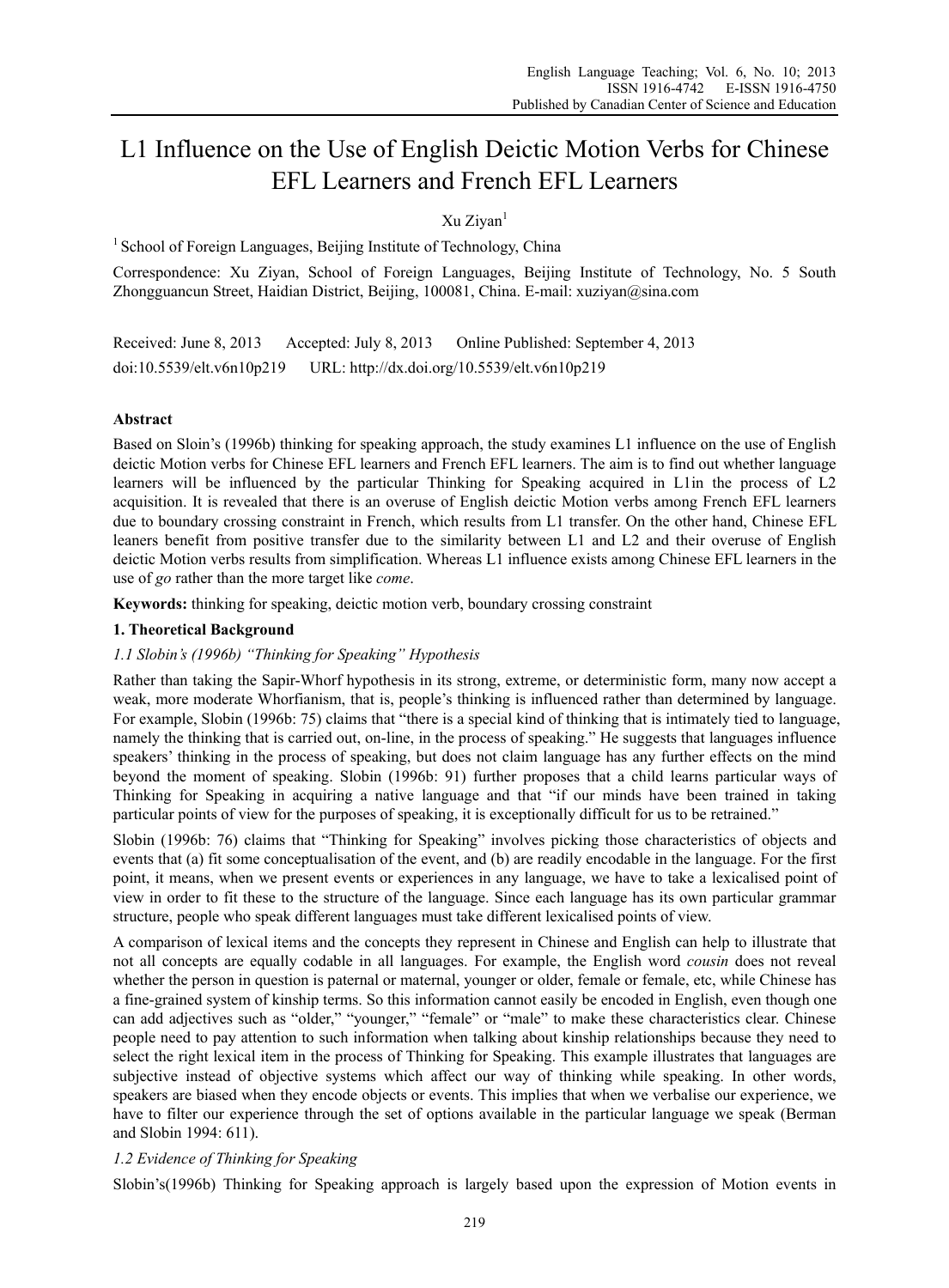typologically different languages—systematic and detailed comparisons of Motion event expressions in satellite-framed languages and verb-framed languages.He analyses Spanish–English translations, Spanish and English narrations elicited by the same set of pictures, and the mental images associated with narrations in each language. The distinction between verb-framed languages and satellite-framed languages exerts an influence on rhetorical styles (Slobin1996a 1997) and habitual patterns of language use (Slobin 2004). In written texts as well as orally elicited narratives, "the form and content of descriptions of journeys are heavily shaped by the typology of lexicalisation patterns" (Slobin1996a: 195).

Some researches provide evidence for Slobin's (1996b) thinking for speaking. For example Allen et al. (2007) claim that influences in children's syntactic packaging of Manner and Path are both language-specific and universal. Gopnik and Choi (1990: 199) posit that children's cognitive development is influenced and motivated by their linguistic development. Özyürek and Özçalıskan (2000) support Slobin's (1996b)view and claim that English and Turkish speaking children are sensitive to the typological characteristics of the native language. This sensitivity is displayed in linguistic encodings of Motion events as well as in gestures. Similarly, Hickmann and Hendriks (2006) find the strong influence of language-specific factors on speakers in talking about location.While there are still research which question Slobin's (1996b).Thinking for Speaking. For example, Pourcel (2004) concludes that language does not play a role in the conceptualisation of Manner salience or Path salience. Gennari et al.'s (2002) findings provide evidence that linguistic descriptions guide subjects' attention to certain aspects, which affects their future judgments. On the other hand, there is no language effect after the non-linguistic encoding. In addition, there is no language effect for the memory task either after linguistic encoding or after non-linguistic encoding. A study of Motion descriptions in Japanese-English bilinguals suggests that two kinds of Thinking for Speaking tend to operate concurrently rather than separately (Tatsumi 1997). Daller et al. (2011) analyse the Motion event expressions by Turkish-German bilinguals in Germany and Turkey. The result provides evidence for the typological differences between Turkish, a verb-framed language and German, a satellite-framed language. There is a boundary-crossing constraint in Turkish while the constraint does not exist in German.

To sum up, there is still no agreement on the relationship between language and thought and on Slobin's (1996b) thinking for speaking. In some cases the same author (e.g., Pourcel 2004, Pourcel 2005) reaches different conclusions in different studies.

# *1.3 Chinese Motion Verb* 来 *Lai2 "Come" and* 去 *Qu4 "Go"*

来 *lai2* "come" is a good example of a polyse1mous verb. The use of this deictic Motion verb can be categorised into three subgroups (Lee 2008). Firstly, it can be an independent single verb. Secondly, it can be used in serial verb constructions. Thirdly, it may function as a grammatical marker without Motional or deictic features, such as in (1). It is a grammatical marker because it is ungrammatical to change it into the other deictic Motion verb  $\pm$  *qu4* "go", which expresses the Motion away from the speaker. By contrast, the two deictic Motion verbs are interchangeable in (2a) and (2b). 下来 *xia44lai2* "descend come" and 下去 *xia4qu4* "descend go" are used interchangeably with opposite meanings. 下来 *xia44lai2* "descend come" is used after a verb to indicate the Figure's coming from a distant place to a nearer place. And 下去 *xia4qu4* "descend go" means to move from a near place to a distant place.

(1) 儿子大哭了起来. (HC 208 (Note 1))

*Er2 zi0 da4 ku1 le0 qi3 lai2.* 

Son loudly cry PFV begin

"The son began to cry loudly."

(2a) 结果一不小心它从窗户上掉下去了. (HC 228)

*Jie1 guo3 yi1 bu1 xiao3 xin1 ta1 cong2 chuang1 hu4 shang4 diao4 xia4 qu4 le0.* 

As a result once not careful it from window on fall descend go PFV

"As a result, it fell down from the window because of carelessness."

(2b) 这时小狗从窗户上掉了下来. (HC 229)

*Zhe4 shi2 xiao3 gou3 cong2 chuang1 hu4 shang4 diao4 le0 xia4 lai2.* 

This time small dog from window on fall PFV descend come

"At this time, the small dog fell down from the window."

The use in serial verb constructions can be further divided two subgroups: those with Manner verbs or Path verbs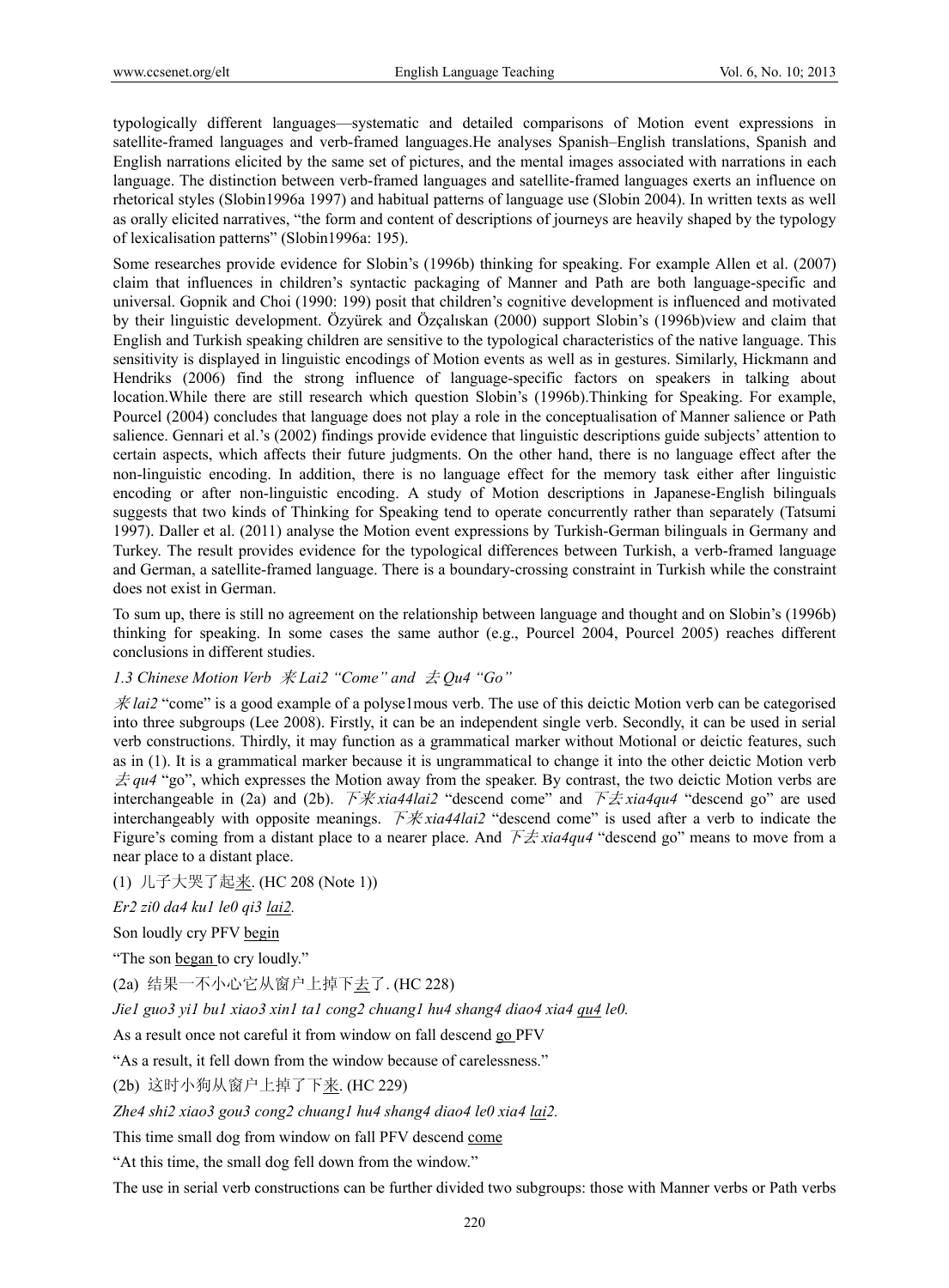and those without. When  $\dot{\mathcal{H}}$  *lai2* "come" is used as the main verb, the syntactic structure may be either  $\dot{\mathcal{H}}$  *lai2* "come" + NP like in (3a) or NP +  $\dot{\mathcal{R}}$  *lai2* "come" as in (3b) (Lee 2008, examples are from the present study).

(3a) 这时候来了一个老伯. (IC 103)

*Zhe4 shi2 hou4 lai2 le0 yi1 ge2 lao3 bo2.* 

This time come PFV one CL old man

"At this time, an old man came."

(3b) 最后警察来了. (IC 103)

*Zui4 hou4 jing3cha2 lai2 le0.* 

Finally policeman come PFV

"The policeman came finally."

 $\dot{\mathcal{R}}$  *lai2* "come" may proceed or follow other verbs, namely, they can either take the first slot as in (4a), the second slot in (4b) or the third slot in (4c) in serial verb constructions.

(4a) 于是小明领着他的爸爸就来到了银行里面. (IC 101)

*Yu2 shi4 Xiao3 Ming2 ling3 zhe0 ta1 de0 ba4 ba0 jiu4 lai2 dao4 le0 yin2 hang2 li3 mian4.* 

So Xiao Ming lead DUR his daddy then come arrive PFV bank in

"So Xiao Ming led his father and they arrived at the bank."

(4b) 那个凶狠狠的实际上就是进来抢银行的. (IC 107)

*Na4 ge4 xiong1 hen3 hen3 de0 shi2 ji4 shang4 jiu4 shi4 jin4 lai2 qiang3 yin2 hang2 de0.* 

That CL cruel Nom in fact actually is enter come rob bank NOM

"In fact, that cruel man came into the bank and took a robbery."

(4c) 这时, 警察和银行人员都冲上来帮助他. (HC 209)

*Zhe4 shi2, jing3 cha2 he2 yin2 hang2 ren2 yuan2 dou1 chong1 shang4 lai2 bang1 zhu4 ta1.* 

This time policeman and bank staff all dash approach come help him

"At this time, both the policeman and the bank staff dashed to help him."

 $\hat{\mathcal{R}}$  *lai2* "come" may immediately follow other verbs as in (4c) or alternatively be interrupted by NP/P as in (5a) or aspect markers  $\overline{\mathcal{J}}$  *le0,*  $\overline{\mathcal{J}}$  *zhe0,*  $\overline{\mathcal{J}}$  *guo4* as in (5b).

(5a) 爸爸冲下楼来. (IC 105)

*Ba4 ba4 chong1 xia4 lou2 lai2.* 

Daddy dash descend storied building come

"Daddy dashed downstairs from the storied building."

(5b) 一个庞然大物一下子冲了过来. (IC 101)

*Yi1 ge4 pang2 ran2 da4 wu4 yi1 xia4 zi0 chong1 le0 guo4 lai2.*

One CL huge object quickly dash PFV pass come

"A huge object dashed (towards him) quickly."

Gao (2001: 62) points out that different from the satellites in English, satellites in Chinese can also function as independent verbs themselves. The same with  $\hat{\mathcal{R}}$  *lai2* "come",  $\hat{\mathcal{Z}}$  *qu4* "go" can also perform three functions: Motion function, deictic function, and grammatical function. 去*qu4 "go"* in (6) is used as a grammatical marker since it does not possess Motional meaning or deictic meaning. It is used after a verb to indicate an action that will start.

(6) 然后这个爸爸很生气地带着自己的儿子去评理去. (HC 203)

*Ran2 hou4 zhe4 ge4 ba4 ba0 hen3 sheng1 qi4 de0 dai4 zhe0 zi4 ji3 de0 er2 zi0 qu4 ping2 li3 qu4.* 

Then this daddy very angrily AdvM lead own son go get even with Qu

"Then the father led his son to get even with the man angrily."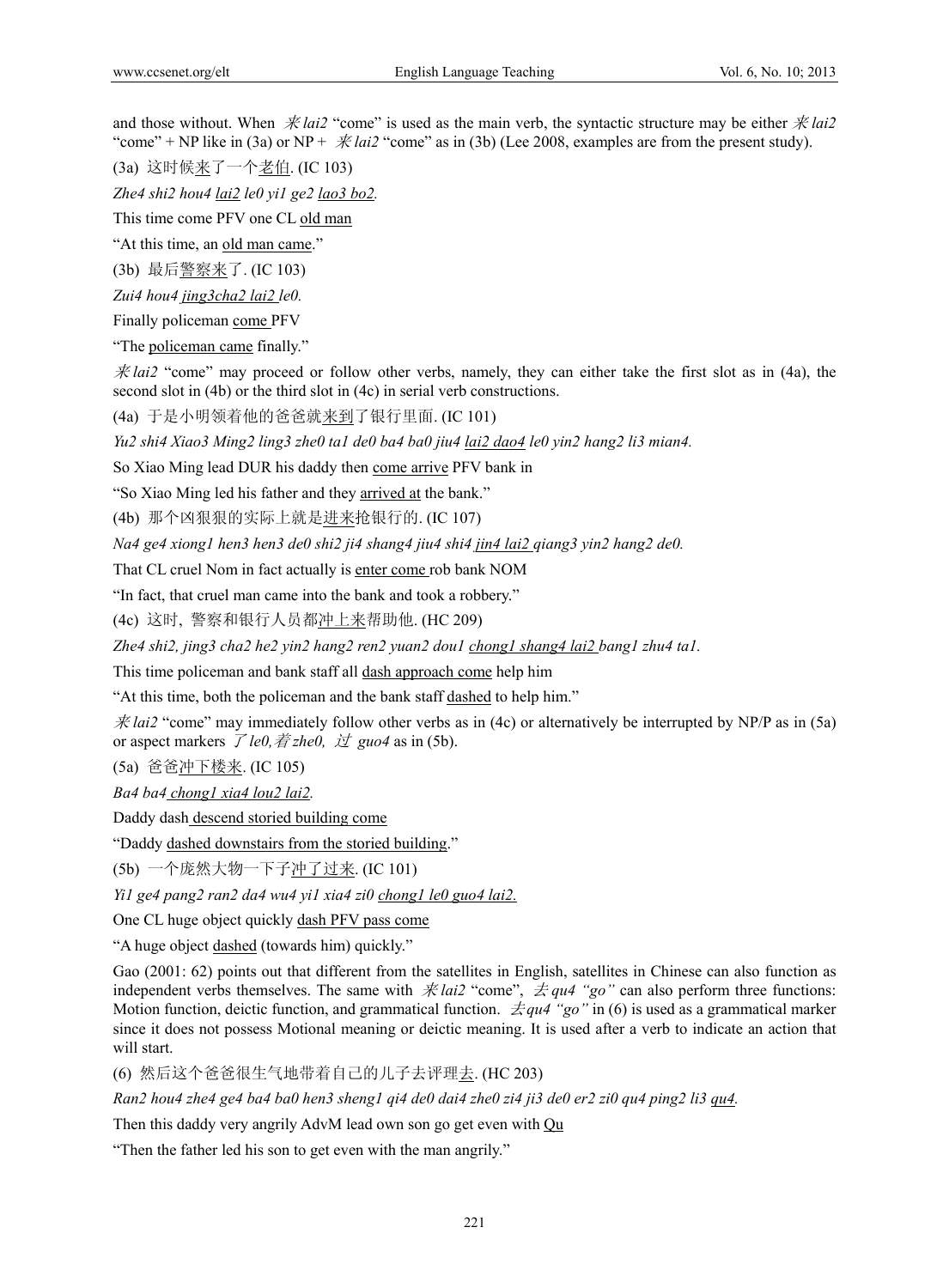# *1.4 L1 Influence on the Use of Deictic Motion Verbs in Chinese*

Deictic Motion verbs express the direction of Motion, either towards the speaker or away from the speaker. Therefore, following Talmy (2000) and other researchers (Treffers-Daller and Tidball, 2012), deictic Motion verbs are treated separately as a specific subcategory of Path verbs in an independent subsection from non-deictic Path verbs. There are deictic Motion verbs in all these three languages under study, that is, *come* and *go* in English, 来 *lai2* "come" and 去 *qu4* "go" in Chinese and *aller* "go" and *venir* "come" in French. Deictic Motion verbs *come, 来,* and*venir* express Motion toward the speaker and *go, 去* and *aller* express Motion away from the speaker. The use of deictic Motion verbs is interesting because Ho and Platt (1993) provide evidence of transfer from Chinese to Singaporean English in the use of English deictic Motion verbs. In their study of Singaporean English, Ho and Platt (1993) provide evidence for transfer of Chinese on Singaporean English in a range of structures, including serial verb constructions and the use of Motion verbs like *come/go, bring/take/fetch,* e.g., such a sentence in Singaporean English "We will be *going* to your house at six…" (Note 2) should be "We will be *coming* to your house at six…" in standard British English. The use of *going* rather than *coming* shows the transfer from Chinese to English in that in Chinese the action is "viewed from the position of the person who will initiate the action"(Ho and Platt 1993: 160-162). That is, viewed from the speakers' position, the speaker will *go away from* his position to the addressee's house in Chinese. But in English, the action is viewed from the position of the *house*, that is, the speaker will *come* to the house in this sentence. Ho and Platt (1993) emphasise the different perspectives of viewing an action by Chinese speakers and English speakers. Similarly, Treffers-Daller and Tidball (2012) find evidence of overuse of *aller* and *venir* for British learners of French. The present chapter aims to compare the use of deictic Motion verbs in Chinese L1, English L1, and learners' English.

# **2. The Present Study**

# *2.1 Subjects (Note 3)*

The subjectsfall into four groups. The first group includes 30 native Chinese EFL learners of non-English majors with intermediate English proficiency (IC, mean age 19). The second group consists of 30 native Chinese EFL learners of English majors with high English proficiency (HC, mean age 22). The third group is 29 native English speakers as the control group (NS, mean age 23). The fourth group is 24 French EFL learners (F, mean age 22). All subjects majoring in different subjects except HC group. Data from HC and IC were collected in China. Those from NS were collected in UK. 14 F group's data werecollected in UK and the other ten subjects' data were collected in France (Note 4).

# *2.2 Materials and Tasks (Note 5)*

The material used is *Frog goes to dinner* (Mayer 1969). It is a wordless picture book of twenty-two pages full of interactions between people and the little frog. It is about a boy who goes to dinner with his family, but he does not realise that his pet frog is in his pocket. So the frog causes a lot of trouble at the restaurant.It is a book which depicts a lot of movements of the frog in the restaurant so that it provides an excellent material for the description of Motion events for every subject.

Each subject was presented with a task explanation written in English to ensure every student obtained exactly the same instructions. The subjects were informed that they were going to tell stories based on materials from Mayer (1969), and that these would be tape-recorded. The subjects were expected to tell the stories in as much detail as possible. NS and F tell the story in English. Fifteen students in HC and IC are chosen randomly to tell the story in English. Therefore, there are 28 English stories from NS (one recording is inaudible due to recording quality), 15 from HC and IC respectively and 24 from F.

#### *2.3 Transcriptions and Coding*

The stories were first tape-recorded and then transcribed by the investigator. To ensure the accuracy of the transcriptions, all these transcriptions were checked by three other native or fluent speakers of both French and English (Note 6). Then the data were transformed into CHAT format, the transcription and coding format developed by MacWhinney (2000). The results were subsequently analysed with the help of statistical tools.

# **3. Results**

# *3.1 Use of Deictic Motion Verbs in EE3 (English Stories of NS)*

*Come* is used as a Motion verb with a very low frequency of six in EE3. Four subjects use it to state that the waiter *comes* over to deal with the problem caused by the frog in the restaurant. Two subjects state that the frog *comes* to the restaurant with the family. No subject uses *come* to describe the Motion of the frog in the restaurant,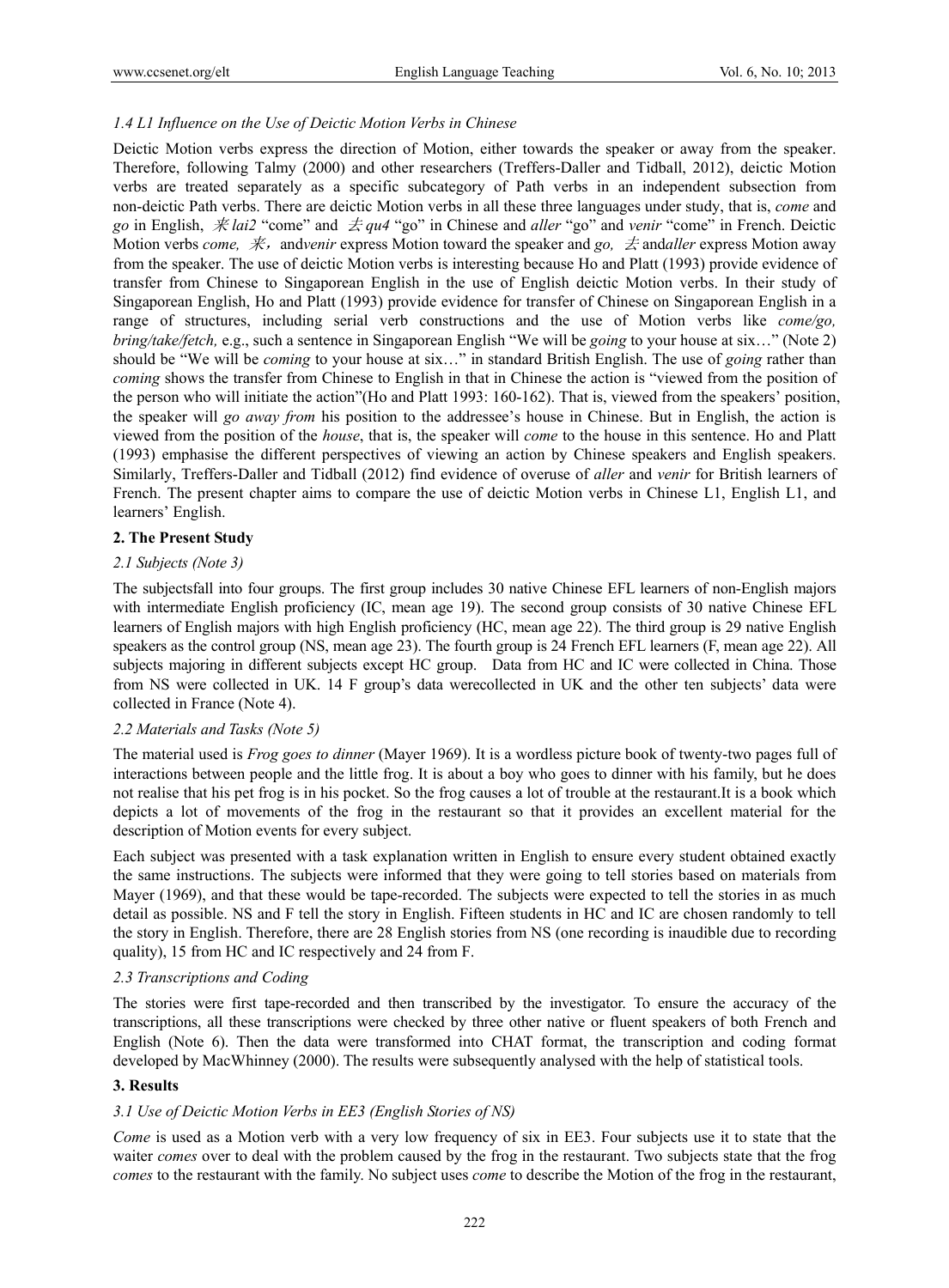where the typical way a frog moves is expressed and emphasised. Concerning the description of the scene that the whole family and the little boy go to/arrive at the restaurant, the Path verb *arrive* is the most common word, with a frequency of eight followed by six tokens of *go*, four tokens of *get* and one *reach*. In two cases the Manner verb *walk* is used to describe this scene.

The total frequency of *go* in EE3 is 175, most of which cases are an auxiliary verb. It is a deictic Motion verb in 29 cases. When it is a deictic Motion verb, it is overwhelmingly used to express such scenes as the boy/family *go* out to the restaurant, the boy/family *go* to the waiter, the family *go* home, the boy *goes* to his room, etc. There is only one case that *go* is used to describe the Motion of the frog in the restaurant, as in (7). In fact, the Manner verb *leap* precedes it in the former clause, so that Manner is already indicated in this sentence. Similarly, in (8), Manner is expressed by the Manner adjunct *flying*, even though the deictic Motion verb *go* is used as the main verb. No subject uses *go* to describe the Motion of the frog into the boy's pocket.

(7) She screamed when she saw this frog and the frog leapt for it and *went* straight into someone's drinking glass. (NS 319)

(8) The salad *went flying*, the fork *went flying*, the glass turned over, and the lady fell over too. (NS 303)

*3.2 Use of Deictic Motion Verbs in EHC3 (English Stories of HC)* 

The total number of tokens of *come* in EHC3 is twenty-two. In twelve cases it is used to describe the scene in which the waiter approaches or that the family/boy *come(s)* to the waiter to explain the situation, where Manner is not necessarily relevant, as in (9).

(9) And the waiter *came* in and wanted to throw this frog out. (HC 230)

In addition to this, in five cases *come* is used to describe the Motion of the frog in the restaurant, for example, the frog *comes* out of the saxophone/salad/glass, etc, as in (10a) and (10b). In (10a), the frog's Motion is described by a deictic Motion verb *come* and a Manner verb *jump*, and in (10b), the frog's Motion is described by the deictic verb *come* and a Path verb *fall*.

(10a) Suddenly the frog *came* out of the horn and *jumped* right onto the man's hat. (HC 222)

(10b) When the player was wondering why he cannot play the instrument, the frog *came* out and he directly *fell* onto the face of the player. (HC 228)

There are five non-targetlike uses of *come* in EHC3, as the examples in (11) illustrate, where native English speakers would use *go* rather than *come*. This shows that there is an overuse of *come* rather than *go* by high level Chinese EFL learners. As is stated in Chapter one, Ho and Platt (1113: 160-162) claim that there is a transfer effect from Chinese on Singaporean English in that the action is "viewed from the position of the person who will initiate the action" in Chinese.In the present study, like they do in their native language, Chinese EFL learners take the perspective of the position of the protagonist who has just initiated the action and who is at the goal (*his room*) after his movement. It can be understood that the speaker takes the perspective of the goal, rather than the source. In (11c), the subject intends to express *chase the frog* in this situation, therefore *go after* is the targetlike choice.

(11a) Again when the boy *come*into his own room and again he is playing happily with his animals again. (HC 227)

(11b) Everyone didn't say anything on the road until they *come* back home. (HC 222)

(11c) The waiter *came* after the frog. (HC 222)

The frequency of *go* is 47 in EHC3. Chinese EFL learners of high level overwhelmingly use *go* in the following situations, such as the family/boy/frog *go* out to have dinner, the boy/family *go* to the waiter to explain, the waiter *goes* to the fire exit to throw out the frog, etc, which is 17 out of 47. In six cases *go* is used to describe the Motion of the frog in the restaurant, as in (12), in which the Manner verb *jump* and the deictic Motion verb *go* are used in different clauses of one sentence to describe the frog's Motion. Three subjects use *go* to describe the frog's movement into the boy's pocket, as in (13).

(12) So he quickly jumps and then went into the hole of the saxophone. (HC 227)

(13) Just because the little boy didn't pay attention to the frog, then the frog quickly went into the pocket of his clothes. (HC 227)

*Come* is used in five cases and *go* in six cases to describe the frog's Motion in the restaurant. Three subjects use *go* to describe the frog's Motion into the boy's pocket. There are five non-targetlike use of *come*, where native speakers would use *go*.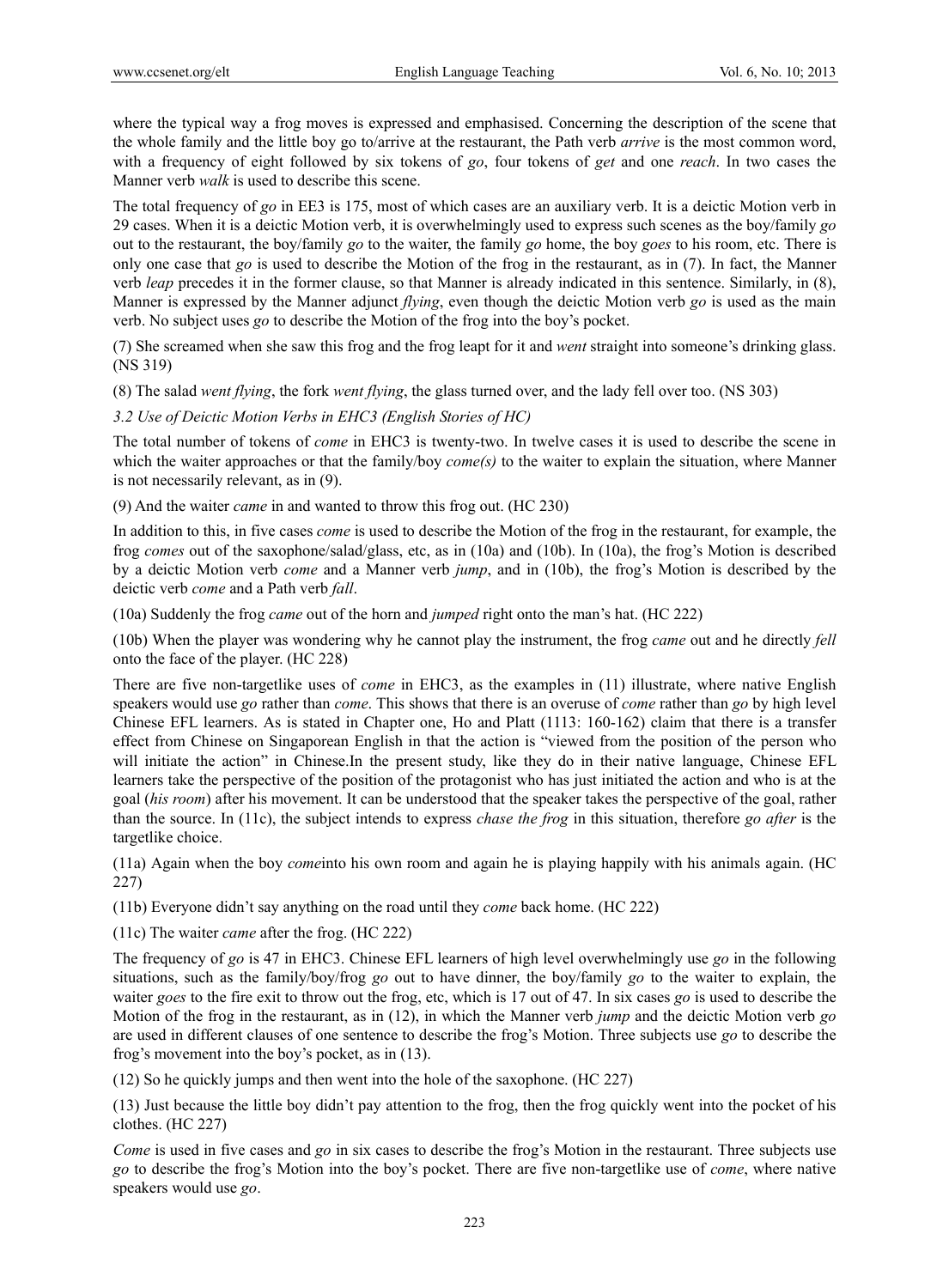There are eleven Motion events of the family/frog going to the restaurant described by *go*. In six cases *go* describes the scene that the boy *goes* to his room and in four causes it is used in *the family go back home*.

*3.3 Use of Deictic Motion Verbs in EIC (English Stories of IC)* 

The total number of tokens of *come* is 19 in EIC3. Subjects use it to describe mother or the restaurant owner's Motion after the frog causes trouble in the restaurant in two cases, as in (14).

(14) Neal's father was very angry with him and his mother *came* out. (IC 122)

In addition to this, in eight cases *come* is used to describe the Motion of the frog in the restaurant, for example, the frog *comes* out of/into the saxophone/salad/glass, etc, as in (15a) and (15b). *Come* is most frequently used as the single Motion verb in the whole sentence, as in (15a) or occasionally there is a Manner verb in the other clauses of the same sentence, as in (15b).

(15a) When he uses his folk to had the food, a frog *came* out of his food. (IC 130)

(15b) Suddenly a frog *came* out and jumped onto his face. (IC 118)

The other nine examples involve the non-targetlike use of *come*, where native English speakers would use *go* rather than *come*, as are illustrated in examples in (16). So there is overuse of *come* in both groups of Chinese learners (see section 3.3.4).

(16a) He*come* to the restaurant and the restaurant was beautiful. (IC 130)

(16b) Then the little boy and his frog *come* back to their room. (IC 120)

(16c) And then Tony and his parents and his other sister *came* home in their car. (IC 127)

The frequency of *go* used as a deictic Motion verb is 25 in EIC3. Chinese EFL learners of intermediate level use *go* ten times to express such ideas as *go out of the restaurant*, *go to the fire exit*, *go to the manager/waiter*, etc. *Go* is only used twice to describe the frog's Motion in the restaurant as in the following examples (17) and (18). In both cases, there are Manner verbs in other clauses of the same sentences. More subjects use *go* correctly to describe the scenes such as the family/boy/frog *go* to the restaurant, the family *go* home, and the boy *goes* to his room, etc, whose frequencies are four, five and four respectively.

(17) Then the frog *went* away and jumped into a tray. (IC 119)

(18) The frog jumped out of the tray hurriedly and unfortunately it *went* into a husband's cup. (IC 116)

With respect to the use of deictic Motion verb *come*, in eight cases it describes the frog's Motion in the restaurant. In nine cases the subjects use *come* rather than the targetlikeword *go*. There are only two cases that *go* is used to describe the frog's Motion in the restaurant.

# *3.4 Use of Deictic Motion Verbs in EF (English Stories of F)*

*Come* is used to describe that the waiter *comes* into the scene in three cases, in which situation Manner is not necessarily relevant. In six cases *come* is used to describe the Motion of the frog in the restaurant, such as the frog *come* to a plate, it *comes* out of/into the saxophone, it *comes* onto the saxophonist's face, etc. One subject expresses that the frog *comes* with the family to the restaurant. There are seven examples that subjects use *come* (back) home rather than *go* (back) home.

The frequency of *go* is 67 in EF3, which is the most frequently used Motion verb in this story. It is used 32 times to describe the frog's Motion in the restaurant. Four subjects use *go* to describe the frog's movement into the boy's pocket. Other uses of *go* are in the following expressions such as family/frog *go (es)* to the restaurant, family *go* back home, and the boy *goes* to his room, etc, which are 21, three and seven cases respectively in frequency.

#### **4. Analysis and Discussion**

The French EFL learners overuse the deictic Motion verb goes, while Chinese EFL learners do not have this tendency. But it should be noticed that Chinese EFL learners overuse*come* where the native English speakers would use *go* because Chinese EFL learners take the perspective of the goal of movement, rather than the source of movement as they do in their L1.

There is an overuse of *go* by intermediate level Chinese EFL learners and French learners. Similar overuse of deictic Motion verbs by Anglophone learners of French is found in Treffers-Daller and Tidball's research (2012), which is considered to be the result of simplification. We consider the overuse of *go* by Chinese EFL learners results from simplification while that of French learners is caused by transfer. The transfer can be explained by boundary–crossing constraint in French. Slobin and Hoiting (1994) propose that a "boundary-crossing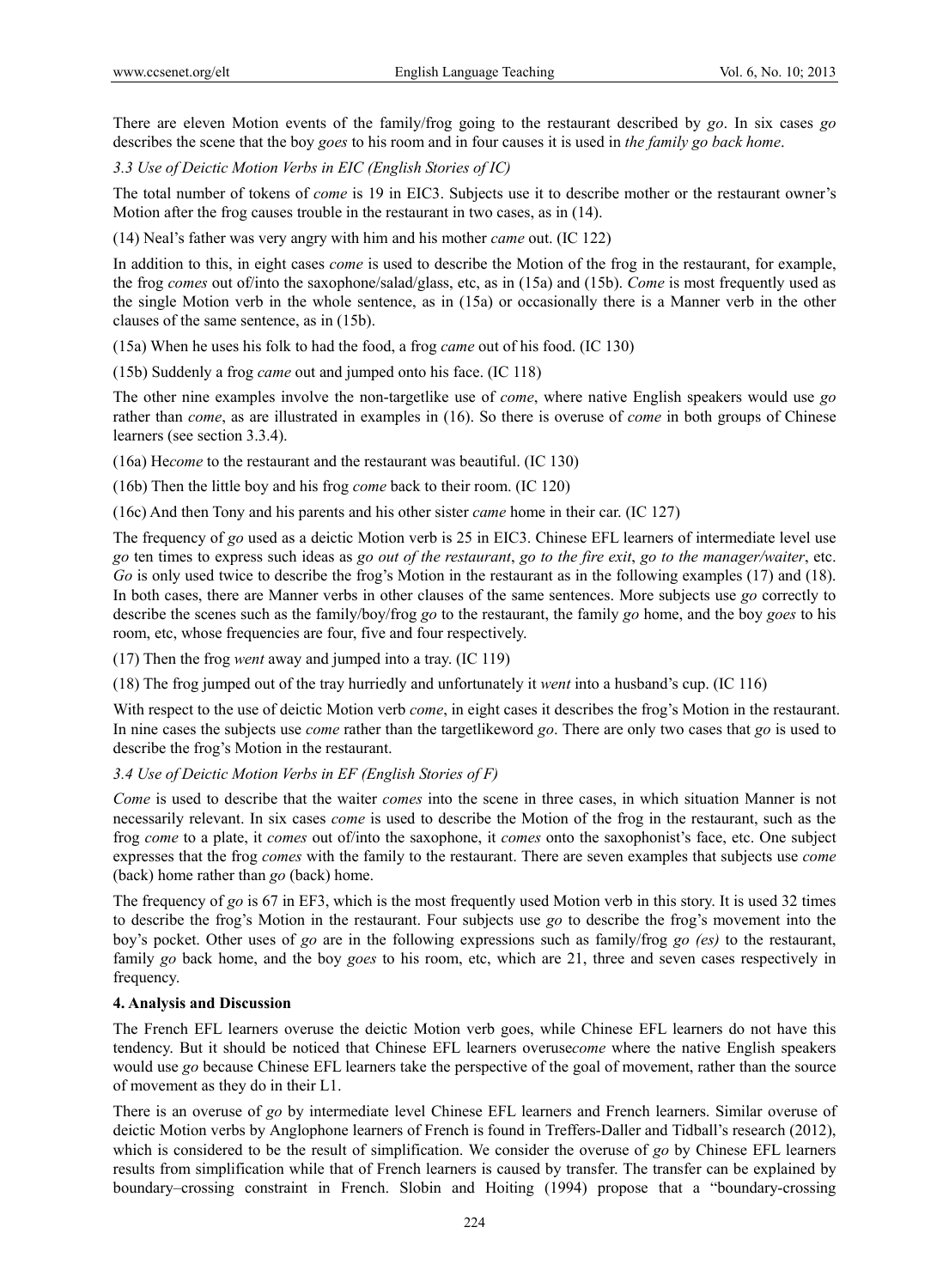constraint" exists in verb-framed languages. In Motion events, when the Figure moves from one place to another and the initial location and the final location are in two different spaces, the Figure needs to cross a boundary to get from the initial to the final location. If the Figure in motion is considered to cross a boundary, a Path verb is required to express the Figure's movement rather than a Manner verb. Since there is no boundary-crossing constraint in Chinese, Chinese speakers can express boundary crossings freely with Manner verbs. As is expected, French EFL learners use deictic Motion verbs to avoid the use of Manner verbs because Manner verbs cannot be used in French in this context. This is this fact that leads to their overuse of deictic Motion verbs in *Frog goes to dinner*.

There are some details that need to be taken into consideration. There are some cases that Chinese EFL learners of both high level and intermediate level use deictic Motion verbs. But the frequency of the use of deictic Motion verbs by Chinese EFL learners is much lower than that of French EFL learners. Therefore, the use of deictic Motion verbs in boundary crossing expressions by Chinese EFL learners L2 productions cannot be explained by transfer because there is no such characteristic in L1 productions. It can only be explained as simplification. But the French EFL learners' use of deictic Motion verbs can be attributed to negative transfer. It can be concluded that even if there is simplification for French EFL learners, negative transfer plays a role for them. As Jarvis and Pavlenko (2008: 192) point out, most language users with different L1 backgrounds may simplify a form, pattern, or characteristic in L2, they may do this with different frequencies.

On the one hand, we find that French EFL learners' overuse of deictic Motion verbs results from the boundary constraint in L1 while the Chinese EFL learners' overuse of deictic Motion verbs result from simplification. On the other hand, we find the overuse of *go* rather than *come*, whichshows the transfer from Chinese to English. This finding is in accordance with Ho and Platt (1993). The L1 influence on the use of English deictic Motion verbs for Chinese EFL learners and French EFL learners is due to the Thinking for Speaking effect as is proposed by Slobin (1996b).

# **5. Conclusion**

This study provides evidence that the French EFL learners rely more on Path verbs, especially deictic Motion verbs than Chinese EFL learners, which is due to L1 influence. On the other hand, Chinese EFL leaners benefit from positive transfer due to the similarity between L1 and L2 and their overuse of English deictic Motion verbs results from simplification. Whereas L1 influence exists among Chinese EFL learners in the use of *go* rather than the more target like *come*.It can be concluded that concerning the use of deictic Motion verbs, bothChinese EFL learners and French EFL learners are influenced by the Thinking for Speaking in L1 which is acquired in their childhood and it is hard to be restrainedin the process of L2 acquisition. The pedagogical meaning is that language learners are reminded of the similarities and differences between L1 and L2 explicitly in classroom teaching.The awareness that Thinking for Speaking in L2 is exceptionally important helps language learners to be more target-like in L2 expressions.

# **References**

- Allen, S., Özyürek, A., Kita, S., Brown, A., Furman, R., Ishizuka, T., & Fujii, M. (2007). Language-specific and universal influences in children's syntactic packaging of manner and path: A comparison of English, Japanese, and Turkish. *Cognition, 102*(1), 16-48. http://dx.doi.org/10.1016/j.cognition.2005.12.006
- Berman, R. A., & Slobin, D. I. (1994). *Relating events in narrative: A cross-linguistic developmental study.*  Hillsdale, NJ: L. Erlbaum.
- Daller, H., Van Hout, R., & Treffers-Daller, J. (2003). Lexical richness in spontaneous speech of bilinguals. *Applied Linguistics, 24*(2), 197-222. http://dx.doi.org/10.1093/applin/24.2.197
- Daller, M. H., Treffers-Daller, J., & Furman, R. (2011). Transfer of conceptualisation patterns in bilinguals: The construal of motion events in Turkish and German. *Bilingualism: Language and Cognition, 14*(1), 95-119. ISSN 1469-1841. http://dx.doi.org/10.1017/S1366728910000106
- Gennari, S. P., Sloman, S. A., Malt, B. C., & Fitch, W. T. (2002). Motion events in language and cognition. *Cognition, 83,* 49-79. http://dx.doi.org/10.1016/S0010-0277(01)00166-4
- Gopnik, A., & Choi, S. (1990). Do linguistic differences lead to cognitive differences? A cross-linguistic study of semantic and cognitive development. *First language, 10,* 199-215. http://dx.doi.org/10.1177/014272379001003002
- Hickmann, M., & Hendriks, H. (2006). Static and dynamic location in French and in English. *First Language, 26*(1), 103-135. http://dx.doi.org/10.1177/0142723706060743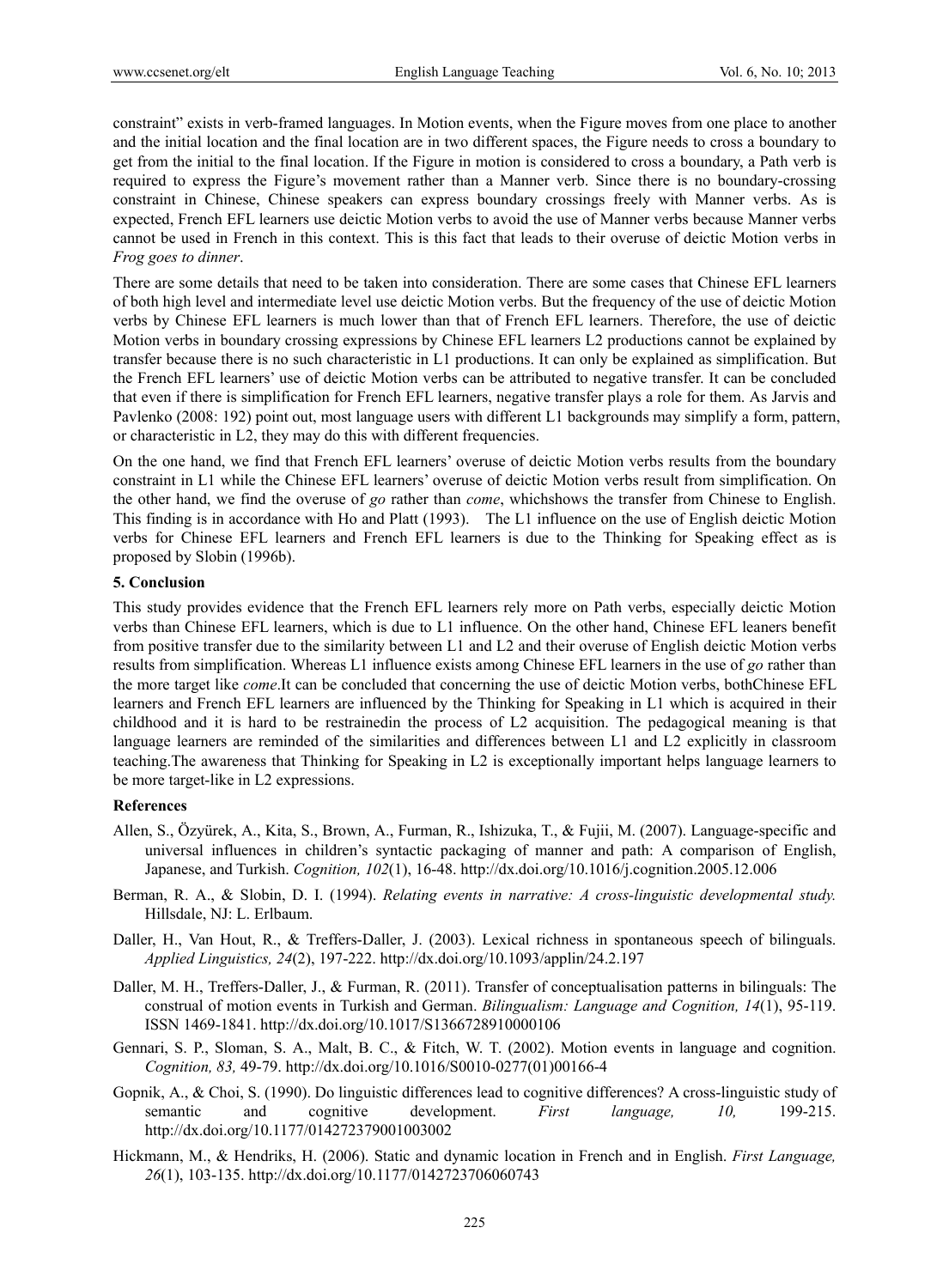Ho, M. L., & Platt, J. T. (1993). *Dynamics of a contact continuum Singaporean English*. Clarendon.

Jarvis, S., & Pavlenko, A. (2008). *Crosslinguistic Influence in Language and Cognition*. New York: Routledge.

Mayer, M. (1969). Frog Goes to Dinner.

- Lee, T. K. (2008). The semantic behaviour of mandarin LAI in serial verb constructions. Retrieved from http://hss.fullerton.edu/linguistics/CLN/Sp%2008%20pdf/Lee-Mandarin%20Chinese%20LA I-Rev.pdf
- Özyürek, A., & Özçalıflkan, F. (2000). How do children learn to conflate Manner and Path in their speech and gestures? Differences in English and Turkish. In Clark, E. V. (Ed.), *The Proceedings of the Thirtieth Annual Child Language Research Forum* (pp. 77-85). Stanford, CA: CSLI Publication.
- Pourcel, S. (2004). Rethinking 'Thinking for Speaking'. *Proceedings of the Twenty-ninth Annual Meeting of the Berkeley Linguistics Society* (pp. 349-358).
- Pourcel, S. (2005). Linguistic relativity in cognitive processes. Draft based on talk given at the 1st UK Cognitive Linguistics Conference: New Directions in Cognitive Linguistics. University of Sussex.
- Slobin, D. I. (1996a). Two ways to travel: Verbs of Motion in English and Spanish. In Shibatani, M., & Thompson, S. A. (Eds.), *Grammatical constructions: Their form and meaning* (pp. 195-217). Oxford: Oxford University Press.
- Slobin, D. I. (1996b). From "thought and language" to "thinking for speaking." In Gumperz, J. J., & Levinson, S. C. (Eds.), *Rethinking linguistic relativity* (pp. 70-96). Cambridge: Cambridge University Press.
- Slobin, D. I. (1997). Mind, code, and text. In Bybee, J., Haiman, J., & Thompson, S. A. (Eds.), *Essays on language function and language type: Dedicated to T. Givón* (pp. 437-467). Amsterdam/Philadelphia: John Benjamins.
- Slobin, D. I. (2004). The many ways to search for a frog: Linguistic typology and the expression of Motion events. In Strömqvist, S., & Verhoeven, L. (Eds.), *Relating events in narrative: Typological and contextual perspectives* (pp. 219-257). Mahwah, NJ: Lawrence Erlbaum Associates.
- Slobin, D. I., & Hoiting, N. (1994). Reference to movement in spoken and signed languages: Typological considerations. *Proceedings of the Twentieth Annual Meeting of the Berkeley Linguistics Society* (pp. 487-505).
- Talmy, L. (2000). *Toward a cognitive semantics, 2*. Cambridge, Mass: MIT Press.
- Tatsumi, T. (1997). The bilingual's thinking for speaking: Adaptation of slobin's frog story experiment to Japanese-English bilinguals. Unpublished bachelor dissertation. Sophia University.
- Treffers-Daller, J., & Tidball, F. (2012). Can L2 learners learn new ways to conceptualise events? Evidence from motion event construal among English-speaking learners of French. In Schmitz, K., Guijarro-Fuentes, P., & Müller, N. (Eds.), *The acquisition of French in its different constellations.* Multilingual Matters, Bristol (In Press).

#### **Author**

Xu Ziyan works as a lecturer in the School of Foreign Languages in Beijing Institute of Technology, teaching English as a foreign language to university students. She obtained her Ph. D from the University of the West of England in 2010. Her main study interests include Second Language Acquisition, transfer, Language teaching methodology, and Motion Event conceptualisation.

#### **Notes**

Note 1. This is the anonymous number of the subjects.

Note 2. The sentence is 我们今天晚上六点去你家 in Chinese. Chinese speakers use 去 *qu4* regardless of the speaker' position, no matter s/he is at her/his own home or in a third place other than the addresser's home.

Note 3. I would also extend my appreciation to the staff in UWE and BIT who helped me with the recruitment of the subjects. They are Jeanine Treffers-Daller (currently working in University of Reading), Michael Daller, Annie Lewis, Maria Greany, David Phelan, Leonie Christian, Sue Scott, Gong Jun, Li Xiaozhong, and Lai Luning.

Note 4. Jeanine Treffers-Daller and Michael Daller are kind and generous to allow me to use their data collected in France, which enables me to possess a wider range of data.